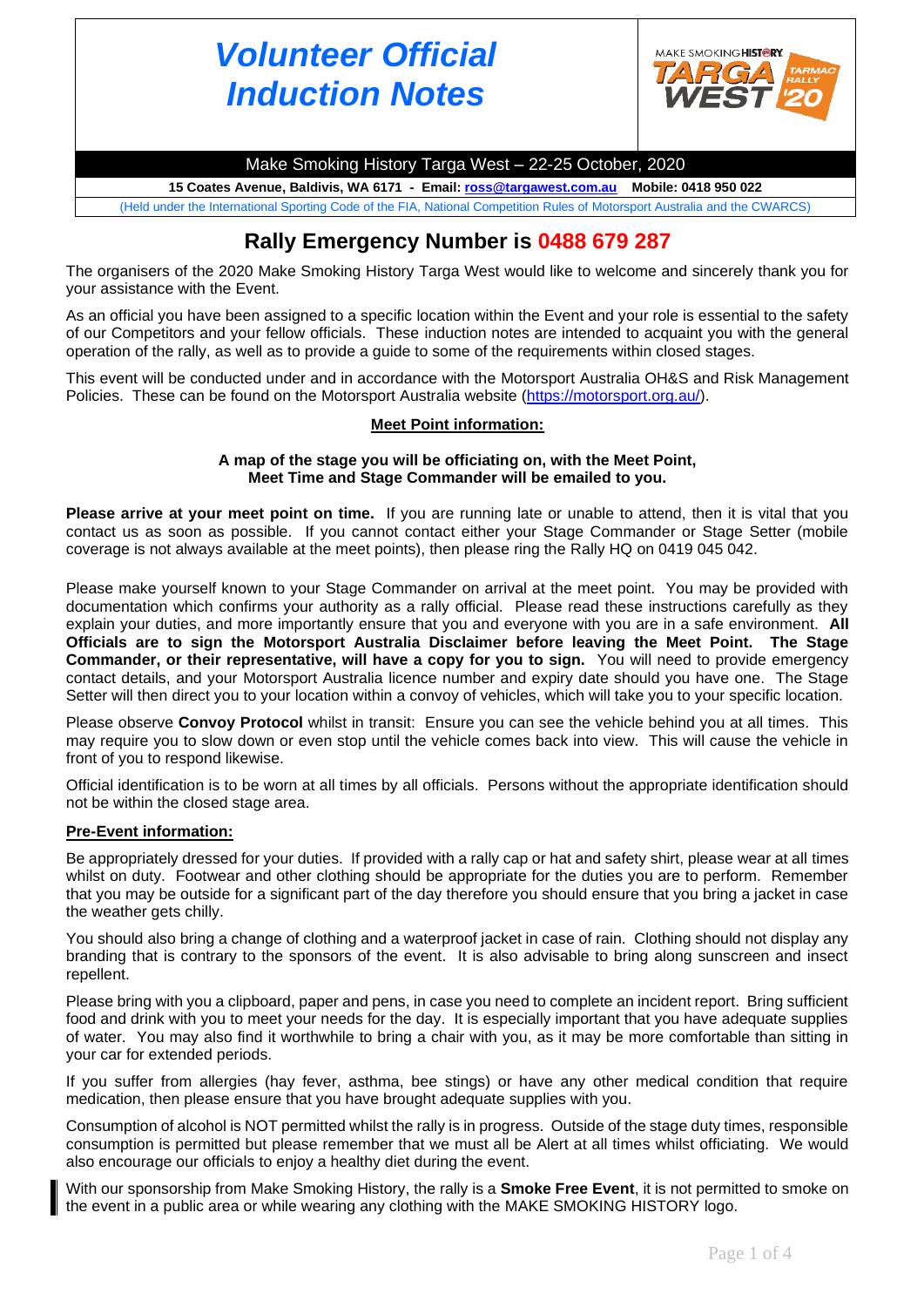Pets are not permitted to accompany you.

Always ensure that your car fuel tank is as full as possible before arriving at your meeting point. Petrol stations may not be open when you finish your duties.

Toilets will be provided at the Start and Stop of every stage and most Spectator Points.

#### **Officials General Rally information:**

On arrival at your road closure location, please park your car across the adjoining road to the rally course. It should be parked in a manor:

- That the rally cars will not hit your car or you if they over shoot the intersection,
- your car will not be hit by flying debris from the rally cars.
- If possible, parked across the road to prevent members of the public from entering the rally course.
- If a member of the public is likely to approach from the road to be closed and it is not possible for them to see your car across the road, or it is expected that the public may arrive at your point, add extra tape and road closure sign across the road at least 10m on the public side of any existing bunting to ensure they will not run into your car.
- If the road you are closing is an Evacuation Route, the Stage Setter will ask you to leave passage for any Emergency Vehicles.

Road closure officials should understand that between the times of sheer exhilaration when a competitor screams past you there are gaps between cars and that you are responsible for closing a particular road intersection through it all. If you are confronted by a member of the public who wishes to cross the rally course or worse travel along the rally course, please explain the following to them:

- That Make Smoking History Targa West is conducting a major car rally in the area,
- that the road is closed by order of the WA Police;
- that permission to run the rally and close the road has been granted by the Police and all relevant local authorities (refer to the forms given to you at the meet point),
- that rally cars are travelling at speed along the road and entering the area will most likely result in an accident and could easily result in death or serious injury, and
- that under Sections 83, sub-sections 4 & 5 of the Road Traffic Act, it is an offence to enter a closed road.

You should invite them to either spectate with you for the remainder of the rally or return from the way they came and leave the vicinity of the rally. If they insist upon entering the rally course and all reasonable attempts to dissuade them are unsuccessful, do everything you can to stop them but do not put yourself at risk. As a last resort tell them to travel in the direction of the rally cars.

If you have a radio or an operating mobile telephone, then contact Rally Base as soon as possible and advise them of the situation. If you do not have a radio or an operative mobile telephone, and the stage is not yet being run competitively (that is the 'OA' car has not passed your post), then you should approach the rally course and flag down the next official car to come pass your road closure post and advise them of the situation.

If the stage has been closed for competition (that is the '0A' car has passed your post) and you are certain that a member of the public is on the rally course either on a bike or in a vehicle, you may need to flag down a competitor with your **HELP** sign. You should only do so when there is **certainty** that unauthorised persons are on the road course and thus liable to cause safety issues for competitors.

Your **HELP** sign is **only** to be used in an emergency situation, namely if you require medical assistance or other life threatening situation exists as the use of this sign will stop the special stage. Under **NO** circumstance should you drive onto the stage to seek help as you will endanger your own life and that of the competitors. You should never leave your road closure point unattended.

In an emergency situation, the stage will be closed and senior officials will enter the stage to coordinate the exit of competitors and officials from the stage. Please wait for and then follow their instructions.

Ensure you are aware if your stage is being run twice or more. If so, then after the cars have finished their first run through the stage, the 999 vehicle will drive through the stage. There will then be a gap up to 1½ hours before the '000' car returns so bring along something to keep yourself occupied.

After the final run through, the Sweeper vehicle with the green flashing light will stop at the control locations and collect the control paperwork and then drive straight through the stage. The rally is now finished on your stage. You can now start packing up your equipment and be prepared to leave the stage. Also be aware that the Tape & Tag crews will be working on the road removing the tape from driveways. On some stages you will be advised to keep the road closed until they have passed your point. Depending on the arrangement that has been made, which will be advised to you at your meet point, either the Stage Commander for that stage or the Stage Setter will be along as soon as possible and take you to the nearest main road. Please pack up your area as soon as possible after the Sweeper vehicle has passed. Please remember to take your rubbish with you.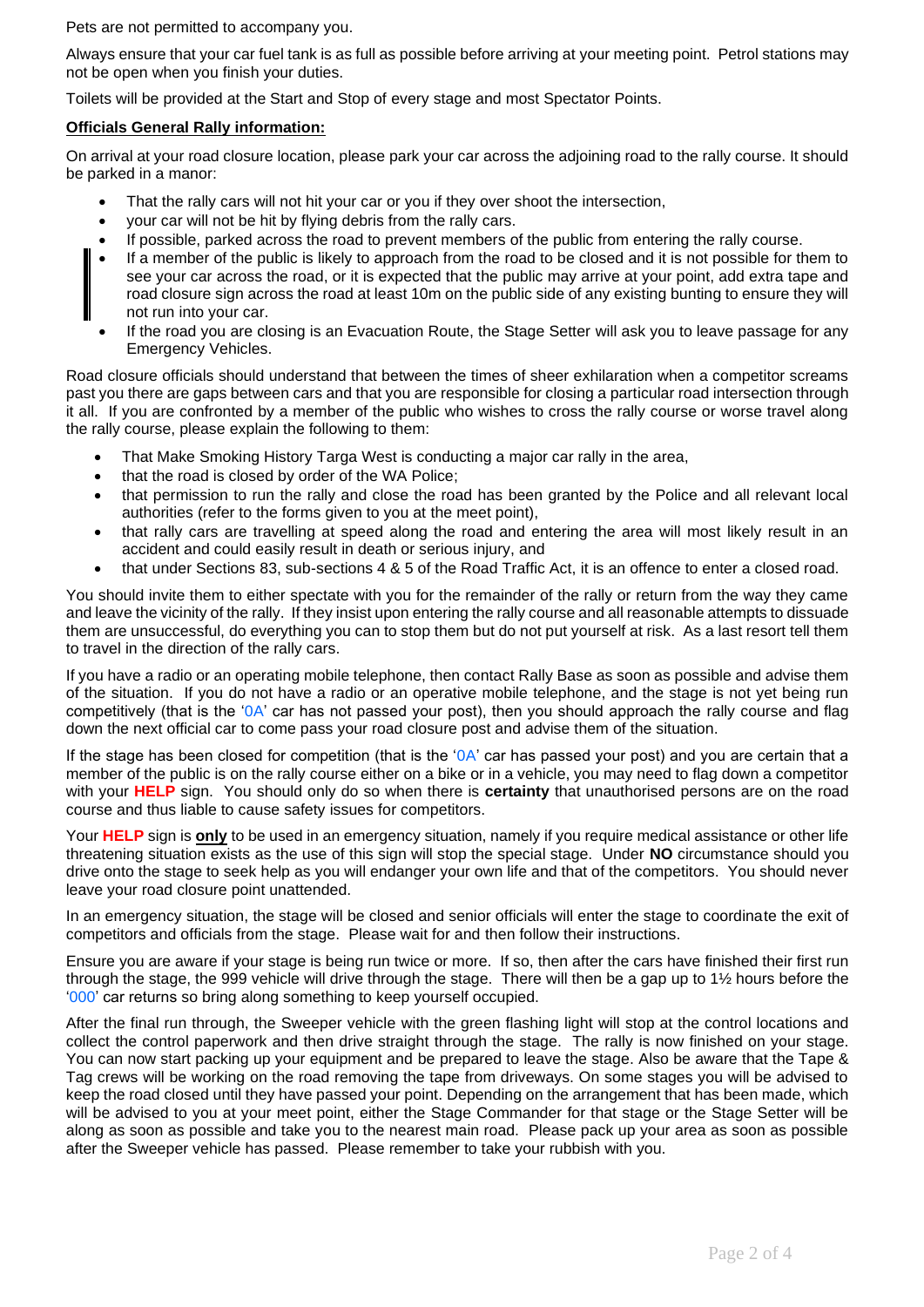## **END OF COMPETITION**

Do **NOT** follow the Sweeper vehicle but **REMAIN** in location until directed by the course closing car.

Make sure you are aware if the Stage is being run once or twice.

After the Sweeper vehicle has passed your location for the last time, please remove all bunting and signs, take down and roll up any barrier mesh at your location and leave tidy on side of track for official cars to collect later.

## **Please refer to "Do's and Don'ts" on the following page, along with the Exclusion of Liability notice.**

#### **Spectating**

When you are not on duty, feel free to go out and spectate out on the stages or join in the fun and the many Show'N'Shine areas. Full details are on the website, [www.targawest.com.au](http://www.targawest.com.au/) or grab a spectator guide in the Auto Trader or being handed out at major points and in the Info Car travelling the course.

#### **Results**

Keep up to date with the Results over the weekend on our website.

#### **Facebook**

When you get a chance and have a story to tell or a photo to share, join in the fun with other Officials on the Make Smoking History Targa West Officials Facebook Page<https://www.facebook.com/groups/249006901782605/>

#### **Podium Finish:**

Come along and join in the fun of the Podium Finish as all finishers are recognised with finisher's medallions and the winners celebrate their success. This will be after 3.00pm on Sunday at Victoria Avenue, Perth.

#### **Further information:**

Should you require any further details prior to you meet time, please do not hesitate to contact our Officials Coordinator's, Pre-Event Jan Tapper on 0418 950 022 and during the event Rally HQ on 0419 045 042.

We trust that you have a safe and successful event and look forward to your participation at other rallies through the year and the 2020 Make Smoking History Targa West  $\odot$ .